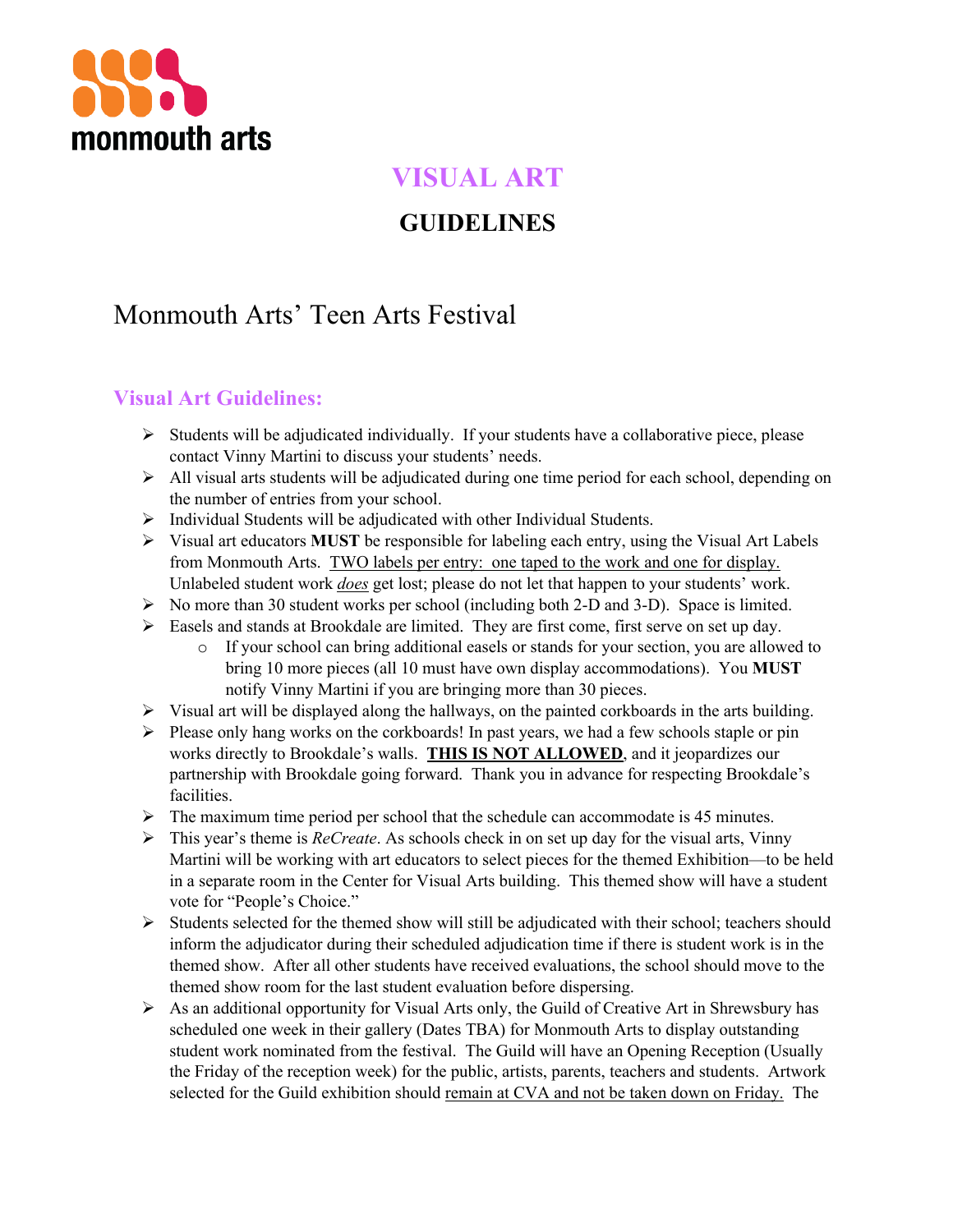Guild exhibition is only several weeks after the Teen Arts Festival, so Vinny will be holding on to these works in the Monmouth Arts office until installation. Fliers will go out to schools and students with information about the show.

- $\triangleright$  The NJ State Teen Arts Festival will be held on June 2, 3, and 4, 2020 at Ocean County College. 2D, 3D and Photography are eligible for nomination within Visual Art. Four works will also be chosen for the statewide touring exhibition through the NJ State Teen Arts Festival. Those four pieces will tour the state for one full year.
- Ø Visual Art (2D, 3D and Photography) may be selected for EITHER the Guild of Shrewsbury show OR the NJ State Teen Arts Festival. The state selections will happen first, followed by Guild selections. No one piece of artwork will be included in both shows this year.
- $\triangleright$  Artwork selected for either exhibition opportunity will have a permission slip hung next to it. The slip should be signed DURING the festival if possible and left on the bulletin boards for Vinny to pick up. If slips are not signed at that time, they can be taken back to the school and emailed/faxed/mailed back to Vinny at the Monmouth Arts office.

#### **2-D Entries:**

- No frames; the cork boards on the hallways will not hold the weight of frames. Mats are acceptable but are not necessary.
- Consider 12"x18" (or smaller) to be the standard size. If you have student work that is slightly larger, that's fine. If you have student work that is *much* larger, please contact Vinny Martini for accommodations. (Large pieces are certainly welcome, and we will find the space!)
- All visual arts media are acceptable.
- § **Monmouth Arts is not liable for damaged art work.**

#### **3-D Entries:**

- Consider 18"x18"x18" (or smaller) to be the standard size. If you have student work that is *much* larger, please contact Vinny Martini for accommodations. (Again, large pieces are welcome!).
- § Use your judgement if students are bringing fragile or heavy pieces. Provide your own signage for any fragile pieces. Art work will be in the hallways and are susceptible to damage by passersby. **Monmouth Arts is not liable for damaged art work.**

## **SET-UP and TAKE-DOWN:**

- $\triangleright$  Visual Art Educators are required to set up their students' work on TUESDAY, MARCH 17 between 9am and 4pm in the Center for Visual Arts building on the Brookdale Community College campus in Lincroft.
- Ø Sign-in with Vinny Martini when you enter the building. He will show you to your school's exhibition location.
- Ø You must label each piece with the Monmouth Arts labels. Each artwork will have one label attached to back or bottom and one label for display. \*Work does get lost if you don't label work or labels fall off. **Monmouth Arts is not responsible for lost or stolen works of art while on display at Brookdale Community College.**
- $\triangleright$  Teachers will display student work with clips that hang on thumbtacks, or with thumbtacks on the edges of art work directly. Schools will provide their own clips and thumbtacks.